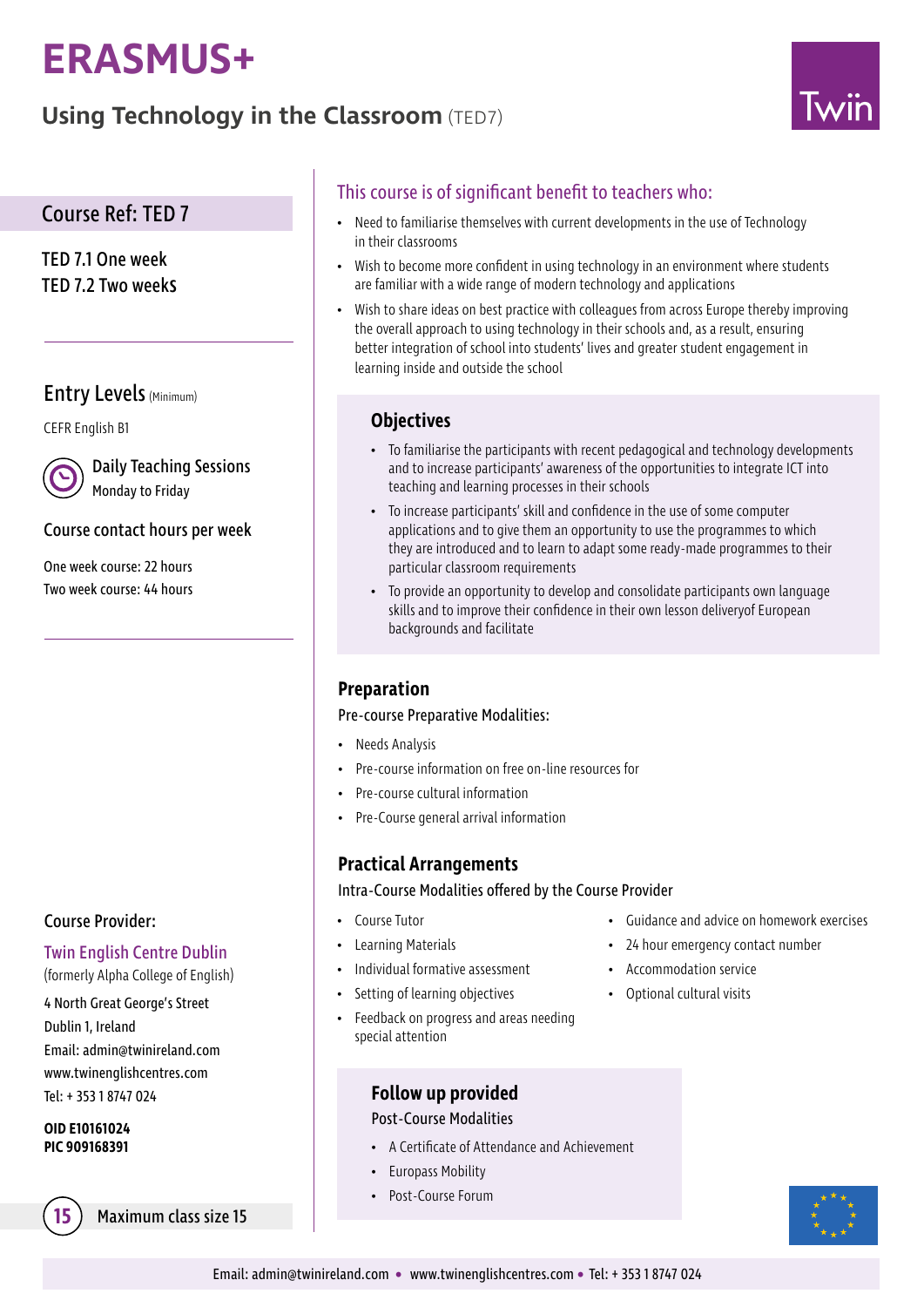# Using Technology in the Classroom

# Course Topics Include:

- Cloud Storage, file sharing and blogging
- Creating a digital Portfolio
- Digital citizenship and literacy
- Revision of key skills
- Designing a lesson using technology
- Using Online Tools and Apps for Assessment
- The Flipped Classroom
- Digital Storytelling
- Google Products in the classroom
- Using and creating audio and video files and podcasts
- Creating, evaluating and setting up digital classrooms
- Apps for education. Bloom's Digital Taxonomy
- Creating real-world projects
- Evaluating digital tools
- Recording material and activities from the computer screen
- Recording flipped lessons

# In association with: Shadows Professional Development Ltd

**OID E10070815 PIC 949086219**



**15** Maximum class size 15

# **Course Content**

The input sessions are a blend of theory and practice in using technology across a range of classes. Demonstrations and practical activities to facilitate using and developing computer-based programmes are included. In addition to the morning sessions there is one afternoon supervised workshop per week where participants revise and consolidate their understanding of the areas covered during the mornings

#### **Format**

Each week consists of 20 contact hours plus one afternoon workshop and an extensive cultural and social programme directly linked to the morning sessions

| <b>WEEK</b><br>1                                                       | Monday                                                                          | Tuesday                                                              | Wednesday                                           | Thursday                                                                 | Friday                                                                   |  |
|------------------------------------------------------------------------|---------------------------------------------------------------------------------|----------------------------------------------------------------------|-----------------------------------------------------|--------------------------------------------------------------------------|--------------------------------------------------------------------------|--|
| 9:00<br>$-10:50$                                                       | Induction,<br>orientation and<br>Information<br>dissemination                   | Digital<br>citizenship and<br>literacy                               | Designing a<br>lesson using<br>technology           | Tools and apps<br>for assessment                                         | The Flipped<br>Classroom                                                 |  |
| Coffee Break                                                           |                                                                                 |                                                                      |                                                     |                                                                          |                                                                          |  |
| 11:10<br>$-13:00$                                                      | Cloud Storage,<br>file sharing/<br>blogging.<br>Creating a<br>digital portfolio | Revising key<br>skills needed for<br>full participation              | Workshop:<br>designing<br>lessons                   | Workshop: -<br>Using Online<br>Tools and Apps<br>for Assessment          | Digital<br>storytelling -<br>free online tools                           |  |
| Lunch                                                                  |                                                                                 |                                                                      |                                                     |                                                                          |                                                                          |  |
| p.m.<br><b>Visits</b>                                                  | Orientation<br>tour of Dublin                                                   | Visit to the<br>National<br>Museum                                   | National<br>Gallery                                 | Supervised<br>workshop -<br>revision                                     | Self-quided<br>cultural visit                                            |  |
| Sat & Sun - Informal Learning. Self-quided research and cultural visit |                                                                                 |                                                                      |                                                     |                                                                          |                                                                          |  |
| <b>WFFK</b><br>$\mathfrak{D}$                                          | Monday                                                                          | Tuesday                                                              | Wednesday                                           | Thursday                                                                 | Friday                                                                   |  |
| 9:00<br>$-10:50$                                                       | Google<br>products in the<br>classroom.                                         | Using audio/<br>video podcasts<br>with real world<br>content         | Creating and<br>evaluating<br>digital<br>classrooms | Apps for<br>education.<br>Apps to support<br>Bloom's Digital<br>Taxonomy | Recording<br>material from<br>the screen.<br>Recording<br>flipped lesson |  |
| Coffee Break                                                           |                                                                                 |                                                                      |                                                     |                                                                          |                                                                          |  |
| 11:10<br>$-13:00$                                                      | Workshop:<br>Using Google<br>products<br>to create<br>engaging<br>content       | Workshop:<br>creating audio/<br>video files with<br>and for students | Workshop:<br>Setting up<br>a Google<br>classroom    | Creating real<br>world projects.<br>Evaluating<br>digital tools          | Course review.<br>Guidelines for<br>future contact/<br>networking        |  |
| Lunch                                                                  |                                                                                 |                                                                      |                                                     |                                                                          |                                                                          |  |
| p.m                                                                    | Visit to Chester<br><b>Beatty Museum</b>                                        | Visit to the<br>Cathedrals                                           | National Print<br>Museum                            | Supervised<br>workshop -<br>revision                                     | Self quided<br>cultural visit in<br>city centre                          |  |

#### **Outcomes**

- Introduction to a wide range of applications
- Increased confidence in using technology across a range of subject teaching
- Increased awareness of the use of the web as a teaching resource
- Increased awareness of how integrating technology into learning experiences can help to integrate school into students' lives so they become more engaged in their learning inside and outside of school.
- Digital portfolio of lesson plans and material created to act as a reference for implementing new techniques in their schools and also as an aid to disseminating the project to colleagues
- Enhancement of personal English Language skills
- Improved learner outcomes for their students
- Sharing of experience and knowledge with professionals from a range of European countries
- Increased knowledge of Irish history and culture
- Knowledge of Erasmus+ potential for professional development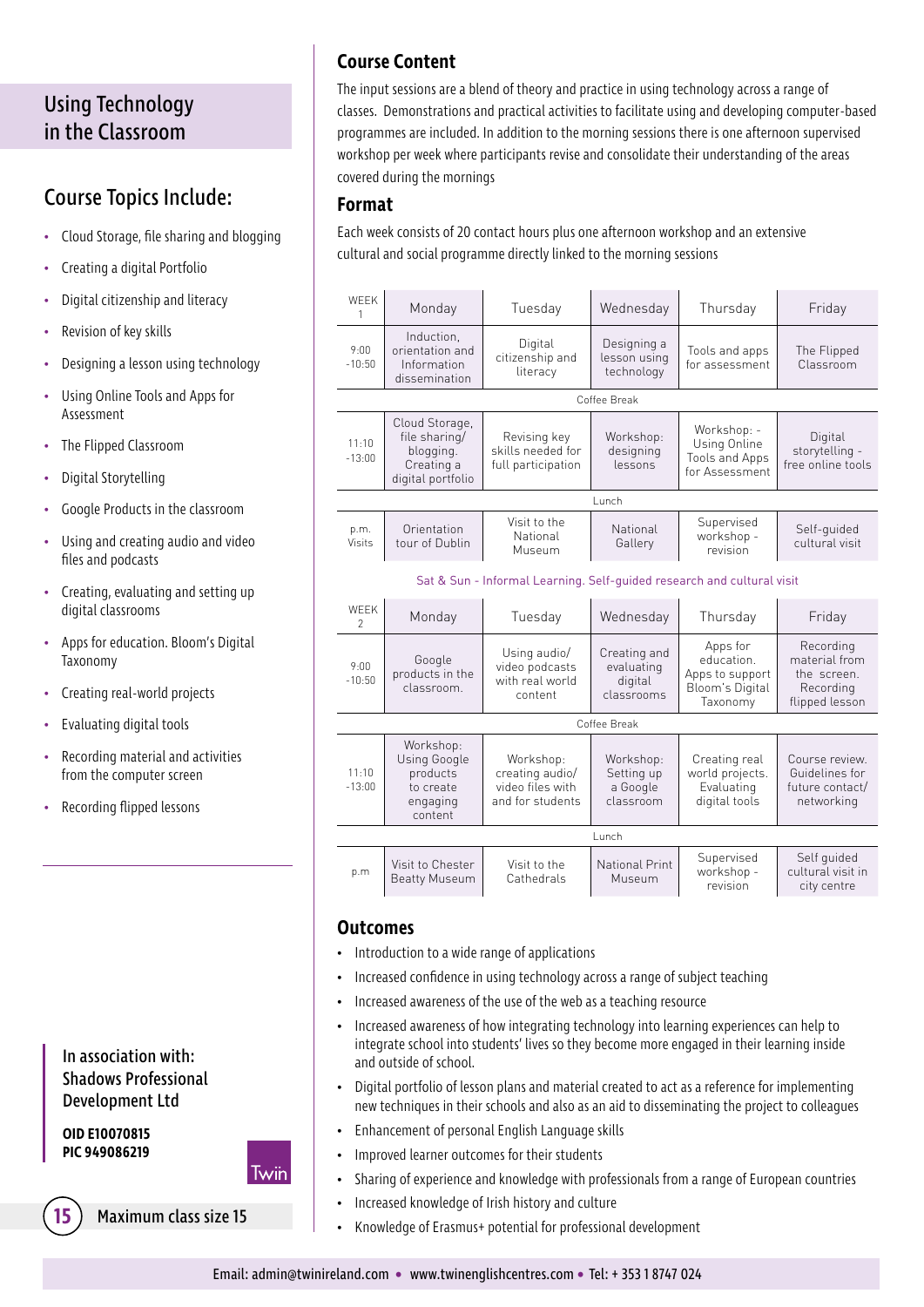# **ERASMUS+**

# **Language then Using Technology in the Classroom** (TED 8.2)



# Course Ref: TED 8.2

TED 8.2 Two weeks

# Entry Levels (Minimum)

CEFR English min B1

Daily Teaching Sessions Monday to Friday

#### Course contact hours per week

Two week course - 40 hours

## Course Provider:

#### Twin English Centre Dublin

(formerly Alpha College of English)

4 North Great George's Street Dublin 1, Ireland Email: admin@twinireland.com www.twinenglishcentres.com Tel: + 353 1 8747 024

#### **OID E10161024 PIC 909168391**

Maximum class size 15 **·** Post-Course Forum

# **This course is of significant benefit to non-native teachers who:**

- Wish to enhanced personal English Language skills
- Need to familiarise themselves with current developments in the use of Technology in their classrooms
- Wish to become more confident in using technology in an environment where students are familiar with a wide range of modern technology and applications
- Wish to share ideas on best practice with colleagues from across Europe thereby improving the overall approach to using technology in their schools and, as a result, ensuring better integration of school into students' lives and greater student engagement in learning inside and outside the school

## **Objectives**

- To enhance communication in English between teachers and students
- to familiarise the participants with recent pedagogical and technology developments and to increase participants' awareness of the opportunities to integrate ICT into teaching and learning processes in their schools
- to increase participants' skill and confidence in the use of some computer applications and to give them an opportunity to use the programmes to which they are introduced and to learn to adapt some ready-made programmes to their particular classroom requirements
- to provide an opportunity to develop and consolidate participants' own language skills and to improve their confidence in their own lesson delivery
- to promote awareness of contemporary Britain
- to establish contacts between teachers from a variety of European backgrounds and facilitate future networking among these professionals

## **Preparation**

#### Pre-course Preparative Modalities:

- Needs Analysis
- Pre-course information on free on-line resources for
- Pre-course cultural information
- Pre-Course general arrival information

## **Practical Arrangements**

Intra-Course Modalities offered by the Course Provider

- Course Tutor
- Learning Materials
- On-going assessment and evaluation
- Setting of learning objectives
- Feedback on progress and areas needing special attention

## **Follow up provided**

#### Post-Course Modalities

- A Certificate of Attendance and Achievement
- Europass Mobility
- 
- Guidance and advice on homework exercises
- 24 hour emergency contact number
- Accommodation service
- Optional cultural visits

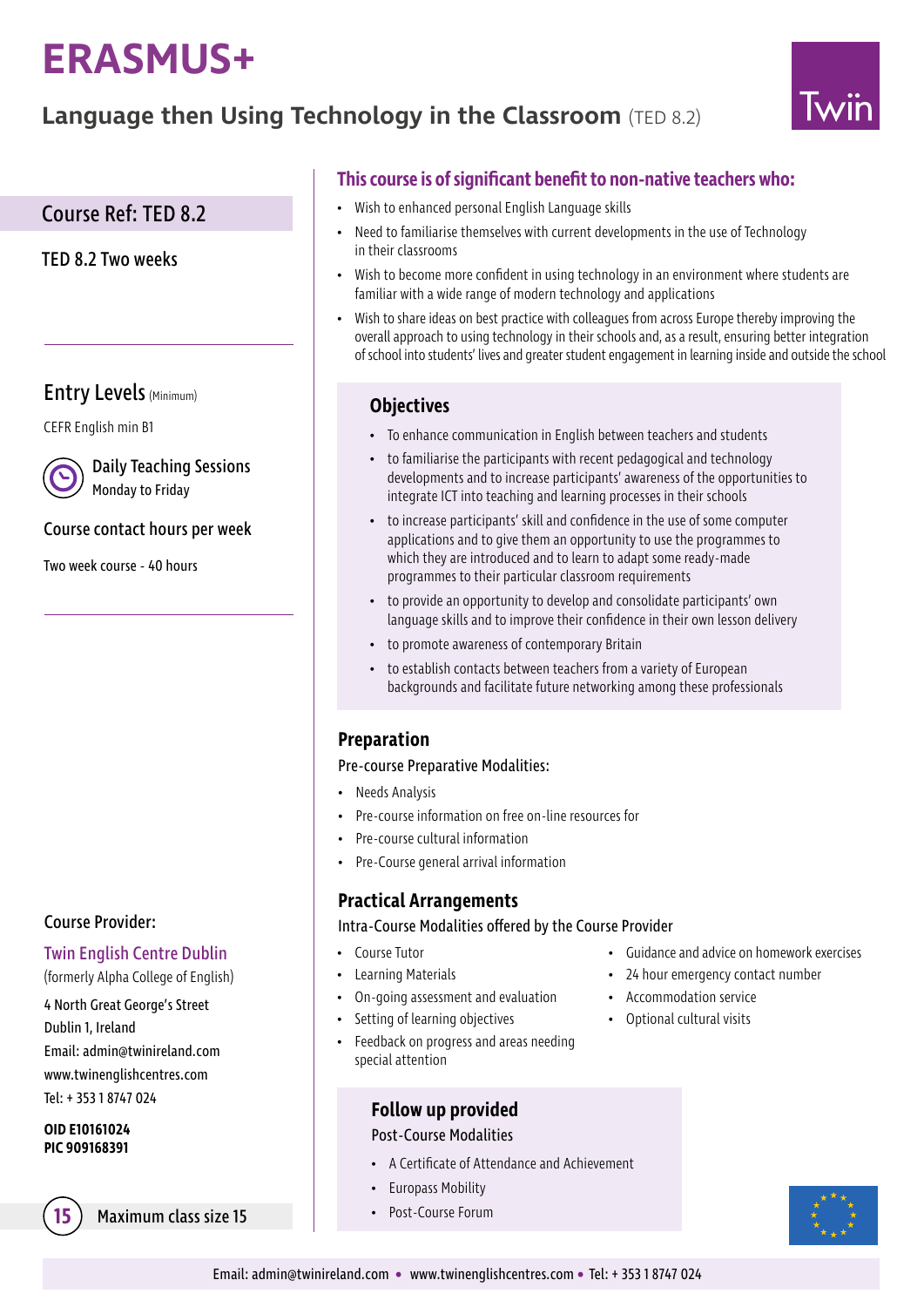# Language then Using Technology in the Classroom

# Course Topics Include:

# Intensive English

- Receptive and productive skills practice emphasising speaking and listening skills
- Communicating effectively and flexibly through English in the real-world
- Grammatical, lexical and Phonological competencesStrategic Competences:
- Interaction, compensation and repairPragmatic Competences:
- Functional language and discourse management
- Fluency Development: Asking for and giving information and opinions,expressing a point of view, persuading, agreeing and disagreeing

# Technology in the Classroom

- Digital citizenship and literacy
- Lesson Design using Technology
- Assessment tools and apps
- The Flipped Classroom
- Using Google products
- Cloud Storage. file sharing/blogging.
- Creating a digital portfolio
- Revising key skills Designing lessons
- Digital storytelling free online tools

## In association with: Shadows Professional Development Ltd

**OID E10070815 PIC 949086219**



| <b>15</b> ) Maximum class size 15 |  |
|-----------------------------------|--|
|                                   |  |

# **Course Content**

The input sessions are a blend of theory and practice in using technology across a range of classes. Demonstrations and practical activities to facilitate using and developing computer-based programmes are included. In addition to the morning sessions there is one afternoon supervised workshop per week where participants revise and consolidate their understanding of the areas covered during the mornings

#### Week One: Intensive English Week Two: Technology in the classroom

| <b>WFFK</b><br>1                                                       | Monday                                                                            | Tuesday                                                                      | Wednesday                                                                     |  | Thursday                                                                                     | Friday                                                                                                              |
|------------------------------------------------------------------------|-----------------------------------------------------------------------------------|------------------------------------------------------------------------------|-------------------------------------------------------------------------------|--|----------------------------------------------------------------------------------------------|---------------------------------------------------------------------------------------------------------------------|
| 9:00<br>$-10:50$                                                       | Placement<br>Test/Evaluation<br>of Speaking<br>Skills.<br>Induction               | <b>Building</b><br>linguistic,<br>strategic and<br>pragmatic<br>competences. | <b>Building</b><br>linguistic,<br>strategic and<br>pragmatic<br>competences   |  | <b>Building</b><br>linguistic,<br>strategic and<br>pragmatic<br>competences                  | Review &<br>progress test.<br>Consolidation of<br>language/<br>further skills<br>practice.                          |
|                                                                        |                                                                                   |                                                                              | Coffee Break                                                                  |  |                                                                                              |                                                                                                                     |
| $11:10-$<br>13:00                                                      | Introduction to<br>class project.<br><b>Building</b><br>linguistic<br>competences | <b>Building</b><br>linguistic,<br>strategic and<br>pragmatic<br>competences  | <b>Building</b><br>linguistic,<br>strategic and<br>pragmatic<br>competences   |  | <b>Building</b><br>linguistic,<br>strategic and<br>pragmatic<br>competences                  | Public<br>presentation of<br>project. Feedback<br>on learner<br>outcomes.                                           |
| Lunch                                                                  |                                                                                   |                                                                              |                                                                               |  |                                                                                              |                                                                                                                     |
| p.m<br><b>Visits</b>                                                   | Self-quided<br>cultural<br>activities                                             | Self-quided<br>cultural<br>activities                                        | Self-quided<br>cultural<br>activities                                         |  | Self-quided<br>cultural<br>activities                                                        | Self-quided<br>cultural activities                                                                                  |
| Sat & Sun - Informal Learning. Self-quided research and cultural visit |                                                                                   |                                                                              |                                                                               |  |                                                                                              |                                                                                                                     |
| <b>WEEK</b><br>$\mathcal{P}$                                           | Monday                                                                            | Tuesday                                                                      | Wednesday                                                                     |  | Thursday                                                                                     | Friday                                                                                                              |
| 9:00<br>$-10:50$                                                       | Induction,<br>orientation<br>and<br>Information                                   | Lesson Design<br>using and<br>incorporating<br>technology                    | Using audio<br>and video<br>podcasts:<br>creating<br>audio and<br>video files |  | Implementing<br>the google<br>classroom                                                      | Recording<br>material and<br>activities from<br>your computer<br>screen                                             |
|                                                                        |                                                                                   |                                                                              |                                                                               |  |                                                                                              |                                                                                                                     |
| $11:10-$<br>13:00                                                      | Creating<br>Intranets.<br>Basic skills<br>Creating<br>a Digital<br>Portfolio      | Mini Workshop<br>Google<br>Products                                          | Digital tools<br>and apps for<br>formative and<br>summative<br>assessment     |  | The Flipped<br>Classroom -<br>adapting existing<br>material to<br>create a flipped<br>lesson | Digital<br>storytelling - free<br>online tools.<br><b>Finalising Digital</b><br>Portfolio<br>Review and<br>analysis |
| Lunch                                                                  |                                                                                   |                                                                              |                                                                               |  |                                                                                              |                                                                                                                     |
| p.m<br>Visits                                                          | Orientation<br>tour of Dublin                                                     | Visit to Trinity<br>College                                                  | Visit to<br>National<br>Gallery                                               |  | Supervised<br>workshop -<br>revision                                                         | Self quided<br>cultural visit                                                                                       |

#### **Outcomes**

- Introduction to a wide range of applications
- Increased confidence in using technology across a range of subject teaching
- Increased awareness of the use of the web as a teaching resource
- Increased awareness of integrating technology into learning experiences to integrate school into students' lives, engaging with their learning inside and outside of school.
- Digital portfolio of lesson plans and material created to act as a reference for implementing new techniques and to disseminate the project to colleagues
- Enhancement of personal English Language skills
- Improved learner outcomes for students
- Sharing of experience and knowledge with professionals from across Europe
- Increased knowledge of British history and culture
- Knowledge of Erasmus+ potential for professional development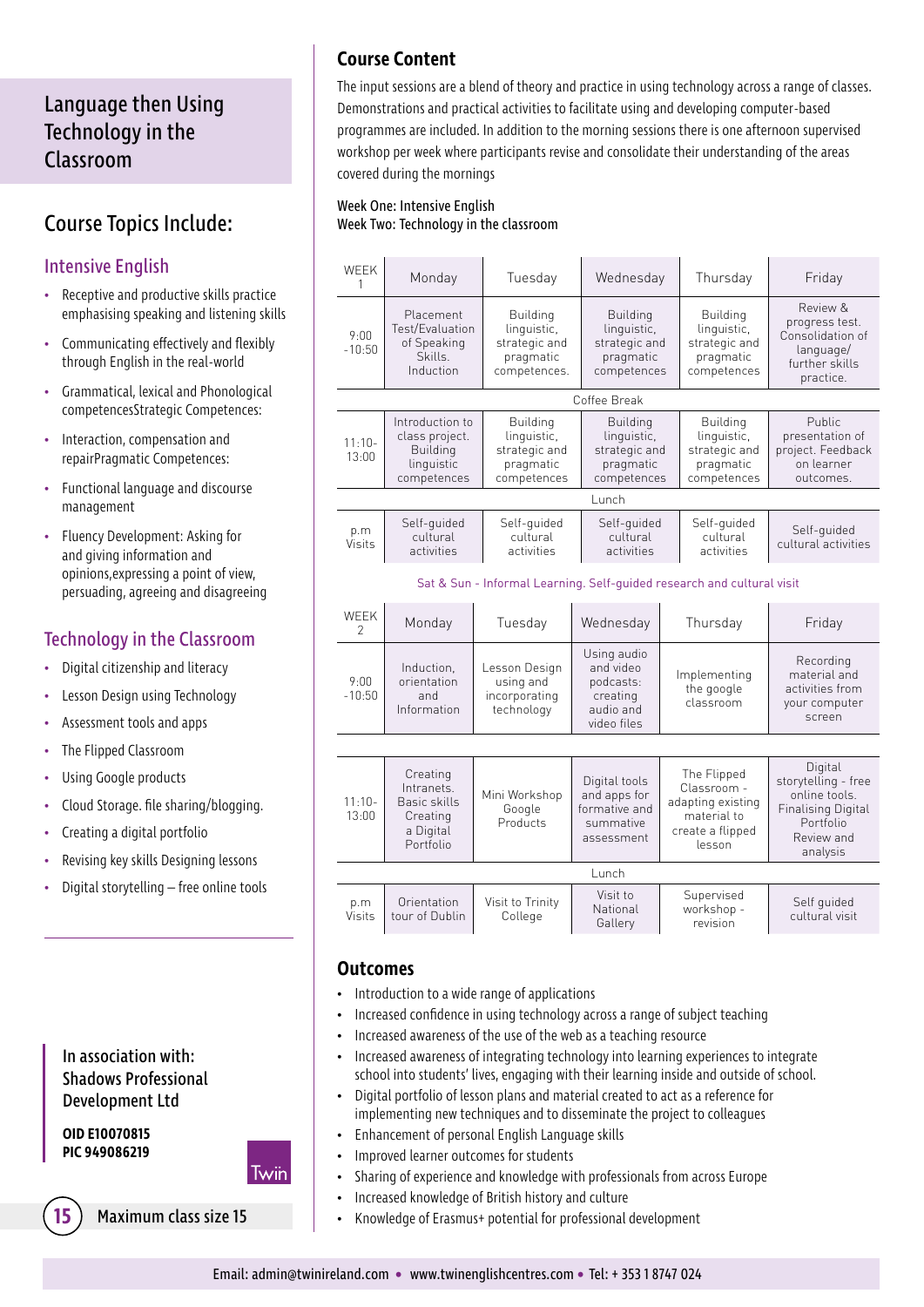# **ERASMUS+**

# **Language & Using Technology in the Classroom**

**in Parallel** (TED 9)



# Course Ref: TED 9

TED 9.1 One week TED 9.2 Two weeks

# Entry Levels (Minimum)

CEFR English pre-B1

Daily Teaching Sessions Monday to Friday

# Course contact hours per week

One week course: 30 hours Two week course: 60 hours

## Course Provider:

## Twin English Centre Dublin

(formerly Alpha College of English)

4 North Great George's Street Dublin 1, Ireland Email: admin@twinireland.com www.twinenglishcentres.com Tel: + 353 1 8747 024

#### **OID E10161024 PIC 909168391**

**15** Maximum class size 15

# **This course is of significant benefit to non-native teachers who:**

- Need to improve their current General English language levels
- Wish to refresh/improve language teaching skills and use of technology in learning and teaching with their classes
- Wish to share ideas on best practice methodologies, including assessment, with colleagues from across Europe thereby improving overall English language teaching in their schools and, as a result, learner outcomes.

# **Objectives**

- To develop and consolidate participants' own language skills
- To enhance communication in English between teachers and students
- To familiarise participants with key issues in English language teaching including use of technology and the use of the web as a teaching resource
- To increase awareness of current trends in digital assessment for the language classroom
- To establish contacts between teachers from a variety of European backgrounds and facilitate future networking among these professionals
- To promote awareness of contemporary Ireland
- To produce high-quality learning outcomes for participants thereby re-enforcing the capacity and international scope of their schools

# **Preparation**

#### Pre-course Preparative Modalities:

- Needs Analysis
- Pre-course information on free on-line resources for
- Pre-course cultural information
- Pre-Course general arrival information

# **Practical Arrangements**

Intra-Course Modalities offered by the Course Provider

- Course Tutor
- Learning Materials
- Individual formative assessment
- Setting of learning objectives
- Feedback on progress and areas needing special attention
- Guidance and advice on homework exercises
- 24 hour emergency contact number
- Accommodation service
- Optional cultural visits
- **Follow up provided**

#### Post-Course Modalities

- A Certificate of Attendance and Achievement
- Europass Mobility